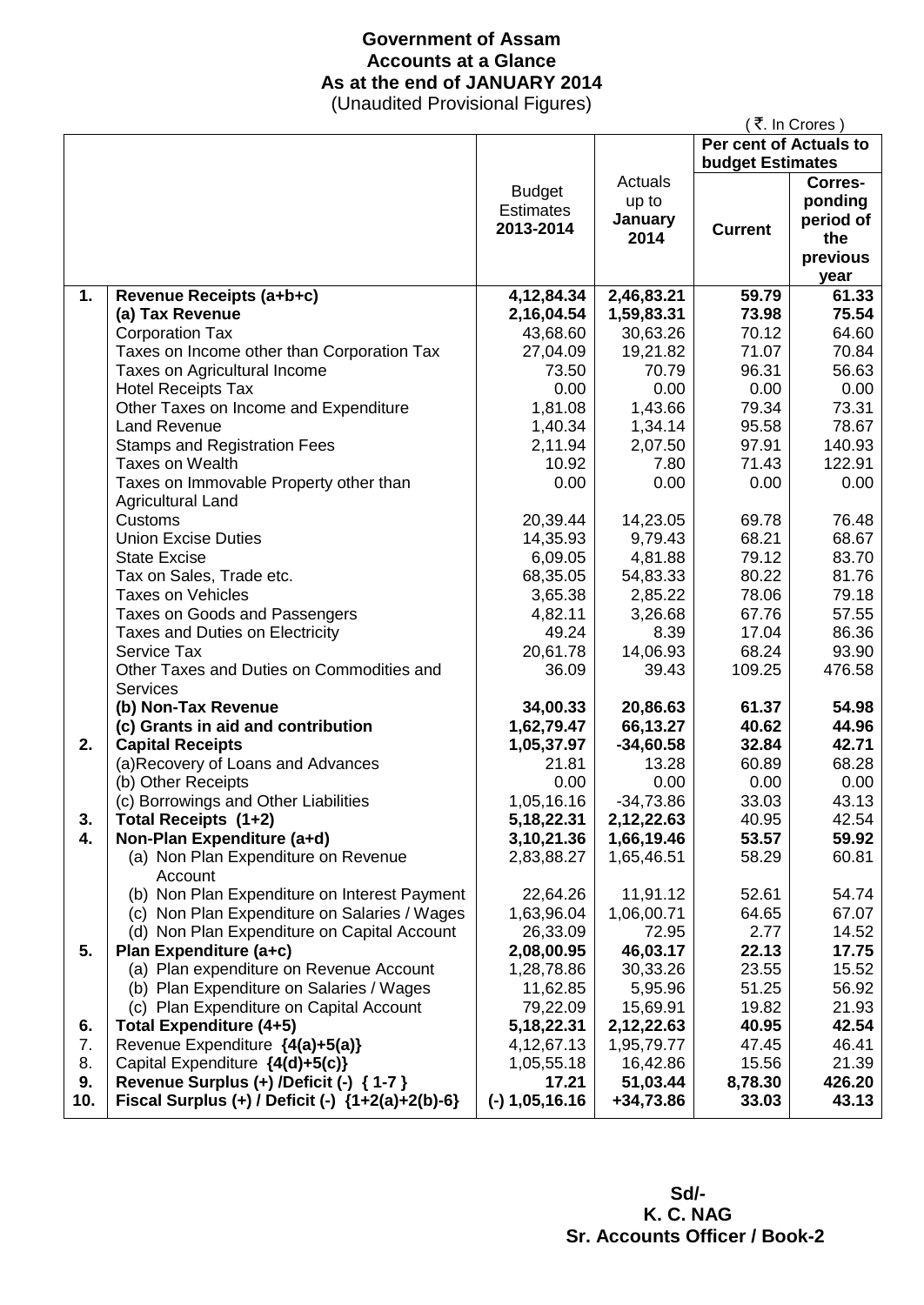### Details of excluded accounts due to late receipt / non-receipt of accounts are given below : Details as at the end of January 2014

| <b>Source</b>   | <b>Due</b>       |                          | <b>Received</b>  |                   | <b>Excluded due to</b> |                 |               |
|-----------------|------------------|--------------------------|------------------|-------------------|------------------------|-----------------|---------------|
|                 | Current<br>Month | <b>Previous</b><br>Month | Current<br>Month | Previous<br>Month | <b>Non</b><br>Receipt  | Late<br>Receipt | <b>Others</b> |
|                 | <b>JANUARY</b>   | <b>DECEMBER</b>          | <b>JANUARY</b>   | <b>DECEMBER</b>   |                        |                 |               |
|                 | 2014             | 2013                     | 2014             | 2013              |                        |                 |               |
| <b>TREASURY</b> | 40               | 72                       | 58               | 65                | 12                     |                 |               |
| <b>FOREST</b>   | 178              | 180                      | 139              | 149               | 39                     |                 |               |
| <b>WORKS</b>    | 380              | 387                      | 310              | 324               | 70                     |                 |               |

#### Monthly trend of **TAX REVENUE** ( Refer to Item No. 1 (a) of Monthly Accounts at a Glance )

|                  |                |                    |                | ∶ ₹ In crores )    |
|------------------|----------------|--------------------|----------------|--------------------|
| <b>Months</b>    |                | 2013-2014          |                | 2012-2013          |
|                  | <b>MONTHLY</b> | <b>PROGRESSIVE</b> | <b>MONTHLY</b> | <b>PROGRESSIVE</b> |
| <b>APRIL</b>     | 1.540.61       | 1,540.61           | 1,464.89       | 1.464.89           |
| <b>MAY</b>       | 1,618.65       | 3,159.26           | 1,435.41       | 2,900.30           |
| <b>JUNE</b>      | 1.459.69       | 4,618.95           | 1.408.29       | 4,308.59           |
| <b>JULY</b>      | 1,444.37       | 6,063.32           | 1,398.99       | 5,707.58           |
| <b>AUGUST</b>    | 1,529.14       | 7,592.46           | 1,354.17       | 7,061.75           |
| <b>SEPTEMBER</b> | 1,958.45       | 9,550.91           | 1,429.16       | 8,490.91           |
| <b>OCTOBER</b>   | 1,647.68       | 11,198.59          | 1,418.44       | 9,909.35           |
| <b>NOVEMBER</b>  | 1.641.02       | 12,839.61          | 1,396.04       | 11,305.39          |
| <b>DECEMBER</b>  | 1,673.84       | 14,513.45          | 1,560.51       | 12,865.90          |
| <b>JANUARY</b>   | 1,469.86       | 15,983.31          | 1,500.09       | 14,365.99          |
| <b>FEBRUARY</b>  |                |                    | 1,516.41       | 15,882.40          |
| <b>MARCH</b>     |                |                    | 2,969.08       | 18,851.48          |

**Note :** As the details of excluded accounts are not likely to be the same for the current and corresponding periods, the comparison will be indicative only. For details of excluded accounts, reference to Accounts at a Glance is invited.

## Monthly trend of **NON-TAX REVENUE**

( Refer to Item No. 1 (b) of Monthly Accounts at a Glance )

|                  |                |                    |                | ₹ In crores        |
|------------------|----------------|--------------------|----------------|--------------------|
| <b>Months</b>    | 2013-2014      |                    |                | 2012-2013          |
|                  | <b>MONTHLY</b> | <b>PROGRESSIVE</b> | <b>MONTHLY</b> | <b>PROGRESSIVE</b> |
| <b>APRIL</b>     | 199.26         | 199.26             | 262.89         | 262.89             |
| <b>MAY</b>       | 179.19         | 378.45             | 68.08          | 330.97             |
| <b>JUNE</b>      | 154.01         | 532.46             | 151.68         | 482.65             |
| <b>JULY</b>      | 261.63         | 794.09             | 196.08         | 678.73             |
| <b>AUGUST</b>    | 173.84         | 967.93             | 140.40         | 819.13             |
| <b>SEPTEMBER</b> | 111.59         | 1,079.52           | 197.55         | 1,016.68           |
| <b>OCTOBER</b>   | 366.96         | 1,446.48           | 191.01         | 1,207.69           |
| <b>NOVEMBER</b>  | 302.45         | 1,748.93           | 287.08         | 1,494.77           |
| <b>DECEMBER</b>  | 216.12         | 1,965.05           | 199.80         | 1,694.57           |
| <b>JANUARY</b>   | 121.58         | 2,086.63           | 222.78         | 1,917.35           |
| <b>FEBRUARY</b>  |                |                    | 211.44         | 2,128.79           |
| <b>MARCH</b>     |                |                    | 326.07         | 2,454.86           |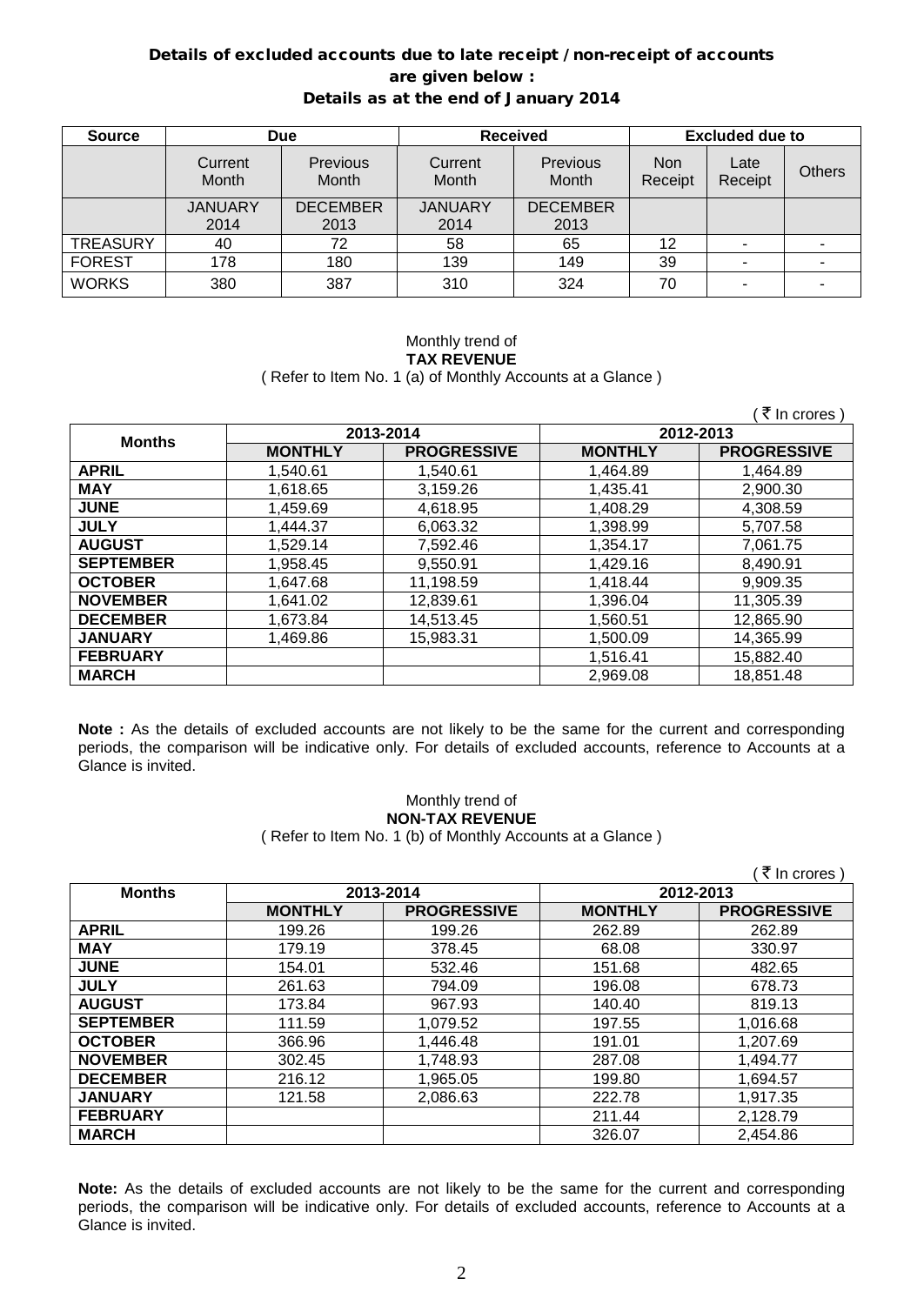# Monthly trend of **GRANTS-IN-AID AND CONTRIBUTION**

( Refer to Item No. 1 (c) of Monthly Accounts at a Glance )

| <b>Months</b>    |                | 2013-2014          |                | 2012-2013          |
|------------------|----------------|--------------------|----------------|--------------------|
|                  | <b>MONTHLY</b> | <b>PROGRESSIVE</b> | <b>MONTHLY</b> | <b>PROGRESSIVE</b> |
| <b>APRIL</b>     | 414.76         | 414.76             | 260.77         | 260.77             |
| <b>MAY</b>       | 484.52         | 899.28             | 814.85         | 1075.62            |
| <b>JUNE</b>      | 542.48         | 1.441.76           | 455.67         | 1,531.29           |
| <b>JULY</b>      | 828.53         | 2,270.29           | 835.97         | 2,367.26           |
| <b>AUGUST</b>    | 632.93         | 2,903.22           | 1,075.73       | 3,442.99           |
| <b>SEPTEMBER</b> | 1,107.12       | 4,010.34           | 910.99         | 4,353.98           |
| <b>OCTOBER</b>   | 447.32         | 4,457.66           | 593.97         | 4,947.95           |
| <b>NOVEMBER</b>  | 553.81         | 5,011.47           | 394.50         | 5,342.45           |
| <b>DECEMBER</b>  | 1,431.54       | 6,443.01           | 1,118.46       | 6,460.91           |
| <b>JANUARY</b>   | 170.26         | 6.613.27           | 353.80         | 6,814.71           |
| <b>FEBRUARY</b>  |                |                    | 1,125.49       | 7,940.20           |
| <b>MARCH</b>     |                |                    | 1,413.17       | 9,353.37           |

**Note :** As the details of excluded accounts are not likely to be the same for the current and corresponding periods, the comparison will be indicative only. For details of excluded accounts, reference to Accounts at a Glance is invited.

### Monthly trend of **RECOVERY OF LOANS AND ADVANCES** ( Refer to Item No. 2 (a) of Monthly Accounts at a Glance )

|                  |                |                    |                | ₹ In crores        |
|------------------|----------------|--------------------|----------------|--------------------|
| <b>Months</b>    |                | 2013-2014          | 2012-2013      |                    |
|                  | <b>MONTHLY</b> | <b>PROGRESSIVE</b> | <b>MONTHLY</b> | <b>PROGRESSIVE</b> |
| <b>APRIL</b>     | 2.44           | 2.44               | 1.91           | 1.91               |
| <b>MAY</b>       | 1.25           | 3.69               | 1.66           | 3.57               |
| <b>JUNE</b>      | 1.17           | 4.86               | 2.24           | 5.81               |
| <b>JULY</b>      | 3.16           | 8.02               | 2.04           | 7.85               |
| <b>AUGUST</b>    | 0.78           | 8.80               | 1.90           | 9.75               |
| <b>SEPTEMBER</b> | 1.15           | 9.95               | 3.98           | 13.73              |
| <b>OCTOBER</b>   | 0.81           | 10.76              | 2.06           | 15.79              |
| <b>NOVEMBER</b>  | 0.81           | 11.57              | 1.26           | 17.05              |
| <b>DECEMBER</b>  | 0.96           | 12.53              | 2.62           | 19.67              |
| <b>JANUARY</b>   | 0.75           | 13.28              | 1.75           | 21.42              |
| <b>FEBRUARY</b>  |                |                    | 1.81           | 23.23              |
| <b>MARCH</b>     |                |                    | 2.14           | 25.37              |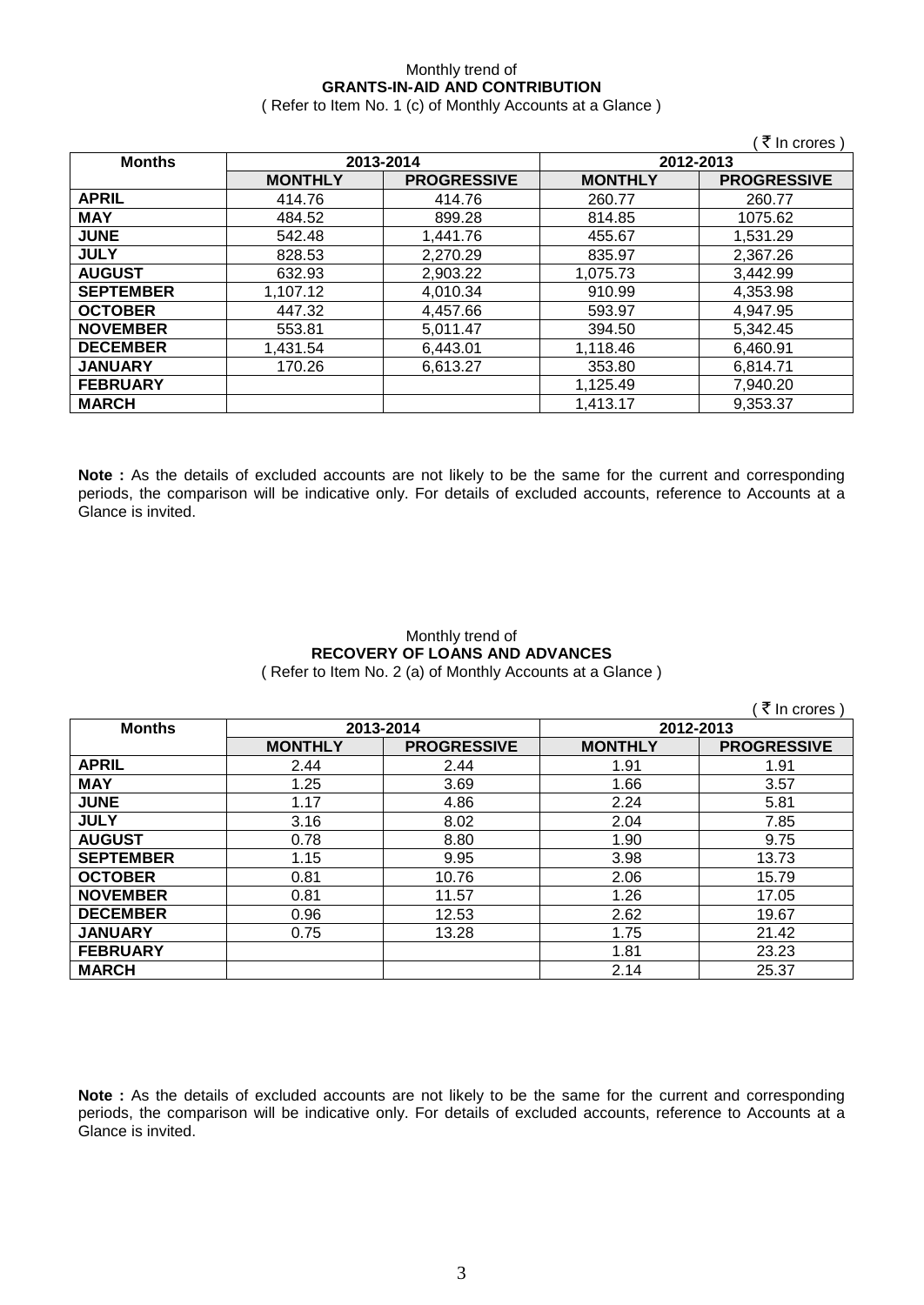#### Monthly trend of **OTHER RECEIPTS** ( Refer to Item No. 2 (b) of Monthly Accounts at a Glance )

|                  |                |                    |                | ∶ ₹ In crores)     |
|------------------|----------------|--------------------|----------------|--------------------|
| <b>Months</b>    |                | 2013-2014          | 2012-2013      |                    |
|                  | <b>MONTHLY</b> | <b>PROGRESSIVE</b> | <b>MONTHLY</b> | <b>PROGRESSIVE</b> |
| <b>APRIL</b>     | 0.00           | 0.00               | 0.00           | 0.00               |
| <b>MAY</b>       | 0.00           | 0.00               | 0.00           | 0.00               |
| <b>JUNE</b>      | 0.00           | 0.00               | 0.00           | 0.00               |
| <b>JULY</b>      | 0.00           | 0.00               | 0.00           | 0.00               |
| <b>AUGUST</b>    | 0.00           | 0.00               | 0.00           | 0.00               |
| <b>SEPTEMBER</b> | 0.00           | 0.00               | 0.00           | 0.00               |
| <b>OCTOBER</b>   | 0.00           | 0.00               | 0.00           | 0.00               |
| <b>NOVEMBER</b>  | 0.00           | 0.00               | 0.00           | 0.00               |
| <b>DECEMBER</b>  | 0.00           | 0.00               | 0.00           | 0.00               |
| <b>JANUARY</b>   | 0.00           | 0.00               | 0.00           | 0.00               |
| <b>FEBRUARY</b>  |                |                    | 0.00           | 0.00               |
| <b>MARCH</b>     |                |                    | 0.00           | 0.00               |

**Note :** As the details of excluded accounts are not likely to be the same for the current and corresponding periods, the comparison will be indicative only. For details of excluded accounts, reference to Accounts at a Glance is invited.

### Monthly trend of **BORROWINGS AND OTHER LIABILITIES** ( Refer to Item No. 2 (c) of Monthly Accounts at a Glance )

 $($   $\overline{z}$  In crores )

| <b>Months</b>    | 2013-2014      |                    |                | 2012-2013          |
|------------------|----------------|--------------------|----------------|--------------------|
|                  | <b>MONTHLY</b> | <b>PROGRESSIVE</b> | <b>MONTHLY</b> | <b>PROGRESSIVE</b> |
| <b>APRIL</b>     | (-)972.68      | (-)972.68          | (-)822.62      | (-)822.62          |
| <b>MAY</b>       | $(-)1,224.97$  | (-)2,197.65        | (-)1,439.63    | $(-)2,262.25$      |
| <b>JUNE</b>      | (-)91.04       | (-)2,288.69        | 160.62         | $(-)2,101.63$      |
| <b>JULY</b>      | (-)960.51      | (-)3,249.20        | $(-)1,000.15$  | $(-)3,101.78$      |
| <b>AUGUST</b>    | (-)413.04      | (-)3,662.24        | (-)649.55      | $(-)3,751.33$      |
| <b>SEPTEMBER</b> | (-)796.96      | (-)4,459.20        | 152.10         | $(-)3,599.23$      |
| <b>OCTOBER</b>   | 109.96         | (-)4,349.24        | 64.15          | $(-)3,535.08$      |
| <b>NOVEMBER</b>  | 490.66         | (-)38,58.58        | (-)593.72      | (-)4,128.80        |
| <b>DECEMBER</b>  | (-)641.39      | (-)4,499.97        | (-)82.08       | (-)4,210.88        |
| <b>JANUARY</b>   | 1,026.11       | (-)3,473.86        | 644.15         | $(-)3,566.73$      |
| <b>FEBRUARY</b>  |                |                    | (-)25.50       | $(-)3,592.23$      |
| <b>MARCH</b>     |                |                    | 4.303.44       | 711.21             |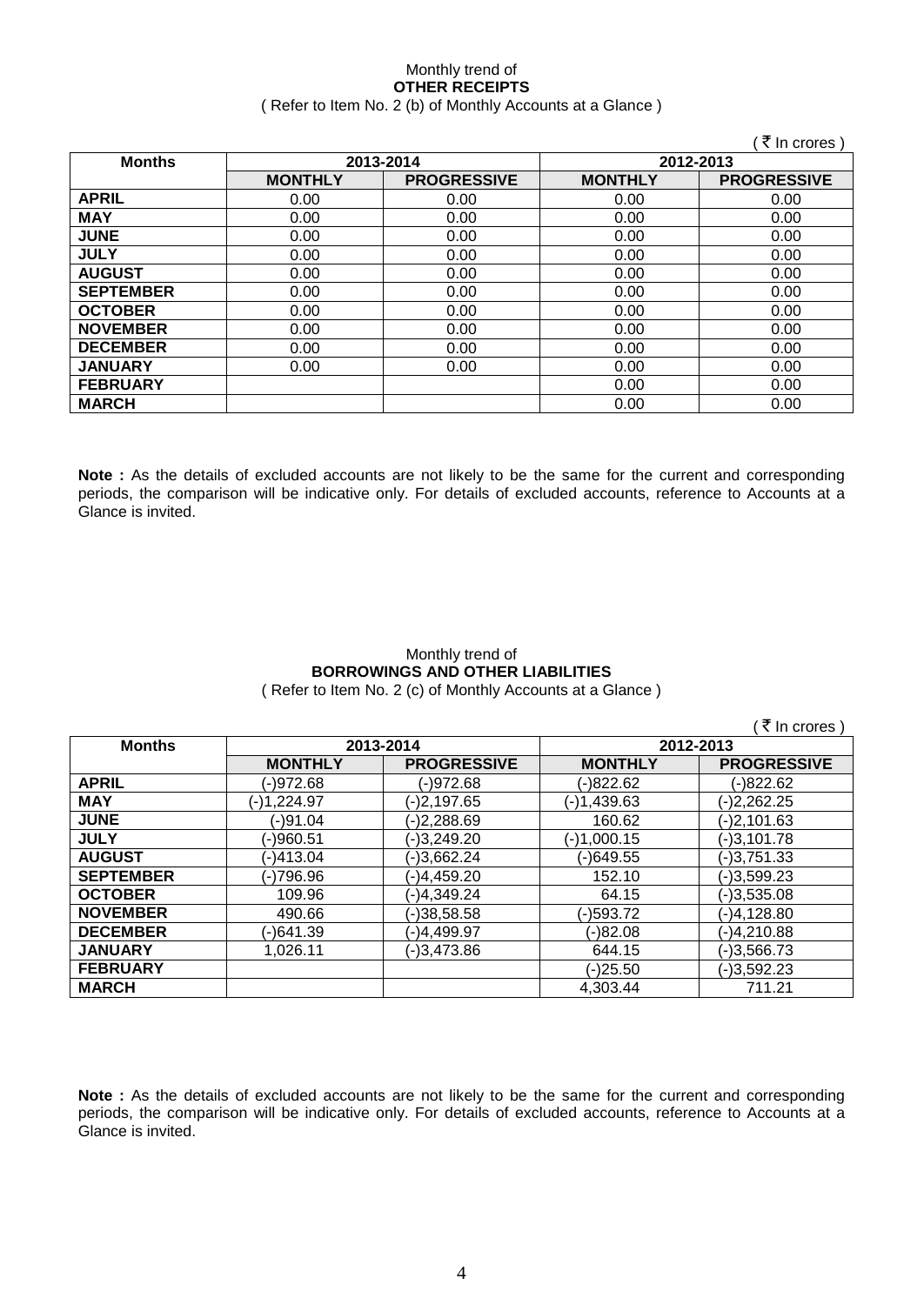### Monthly trend of **TOTAL RECEIPTS** ( Refer to Item No. 3 of Monthly Accounts at a Glance )

|                  |                |                    |                | ₹ In crores)       |
|------------------|----------------|--------------------|----------------|--------------------|
| <b>Months</b>    |                | 2013-2014          | 2012-2013      |                    |
|                  | <b>MONTHLY</b> | <b>PROGRESSIVE</b> | <b>MONTHLY</b> | <b>PROGRESSIVE</b> |
| <b>APRIL</b>     | 1,184.39       | 1,184.39           | 1,167.84       | 1,167.84           |
| <b>MAY</b>       | 1,058.64       | 2,243.03           | 880.37         | 2,048.21           |
| <b>JUNE</b>      | 2.066.31       | 4,309.34           | 2.178.50       | 4.226.71           |
| <b>JULY</b>      | 1.577.18       | 5,886.52           | 1,432.93       | 5.659.64           |
| <b>AUGUST</b>    | 1.923.65       | 7.810.17           | 1.922.65       | 7.582.29           |
| <b>SEPTEMBER</b> | 2,381.35       | 10,191.52          | 2,693.78       | 10,276.07          |
| <b>OCTOBER</b>   | 2.572.73       | 12,764.25          | 2,269.63       | 12,545.70          |
| <b>NOVEMBER</b>  | 2,988.75       | 15,753.00          | 1,485.16       | 14,030.86          |
| <b>DECEMBER</b>  | 2,681.07       | 18,434.07          | 2,799.31       | 16,830.17          |
| <b>JANUARY</b>   | 2.788.56       | 21,222.63          | 2,722.57       | 19.552.74          |
| <b>FEBRUARY</b>  |                |                    | 2,829.65       | 22,382.39          |
| <b>MARCH</b>     |                |                    | 9,013.90       | 31.396.29          |

**Note** : As the details of excluded accounts are not likely to be the same for the current and corresponding periods, the comparison will be indicative only. For details of excluded accounts, reference to Accounts at a Glance is invited.

### Monthly trend of **NON-PLAN EXPENDITURE ON REVENUE ACCOUNT** ( Refer to Item No. 4 (a) of Monthly Accounts at a Glance )

|                  |                |                    |                | (₹ In crores)      |
|------------------|----------------|--------------------|----------------|--------------------|
| <b>Months</b>    |                | 2013-2014          |                | 2012-2013          |
|                  | <b>MONTHLY</b> | <b>PROGRESSIVE</b> | <b>MONTHLY</b> | <b>PROGRESSIVE</b> |
| <b>APRIL</b>     | 1,140.63       | 1,140.63           | 1,104.08       | 1,104.08           |
| <b>MAY</b>       | 906.75         | 2047.38            | 815.36         | 1,919.44           |
| <b>JUNE</b>      | 1,788.69       | 3,836.07           | 1,902.68       | 3,822.12           |
| <b>JULY</b>      | 1,384.06       | 5,220.13           | 1,259.86       | 5,081.98           |
| <b>AUGUST</b>    | 1,428.48       | 6,648.61           | 1,748.36       | 6,830.34           |
| <b>SEPTEMBER</b> | 1,693.23       | 8,341.84           | 1,951.77       | 8,782.11           |
| <b>OCTOBER</b>   | 2,199.42       | 10,541.26          | 1,792.16       | 10,574.27          |
| <b>NOVEMBER</b>  | 1,919.25       | 12,460.51          | 1,294.61       | 11,868.88          |
| <b>DECEMBER</b>  | 1,993.32       | 14,453.83          | 2,046.72       | 13,915.60          |
| <b>JANUARY</b>   | 2,092.68       | 16,546.51          | 2,198.36       | 16,113.96          |
| <b>FEBRUARY</b>  |                |                    | 1,793.20       | 17,907.16          |
| <b>MARCH</b>     |                |                    | 4,132.83       | 22,039.99          |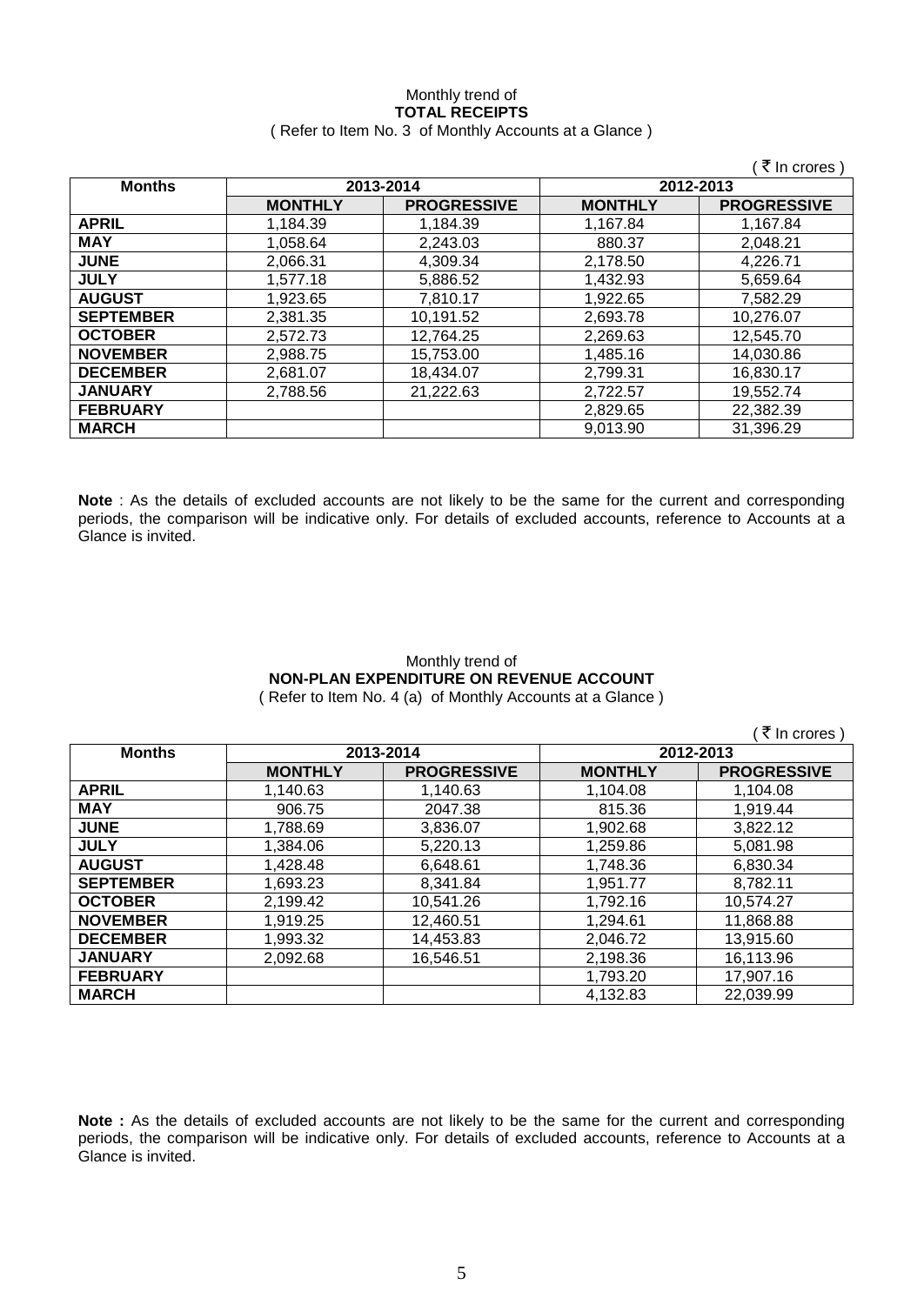## Monthly trend of **NON-PLAN EXPENDITURE ON INTEREST PAYMENT**

( Refer to Item No. 4 (b) of Monthly Accounts at a Glance )

|                  |                |                    |                | ₹ In crores        |
|------------------|----------------|--------------------|----------------|--------------------|
| <b>Months</b>    | 2013-2014      |                    | 2012-2013      |                    |
|                  | <b>MONTHLY</b> | <b>PROGRESSIVE</b> | <b>MONTHLY</b> | <b>PROGRESSIVE</b> |
| <b>APRIL</b>     | 82.72          | 82.72              | 89.75          | 89.75              |
| <b>MAY</b>       | 72.36          | 155.08             | 58.28          | 148.03             |
| <b>JUNE</b>      | 157.69         | 312.77             | 159.85         | 307.88             |
| <b>JULY</b>      | 74.27          | 387.04             | 75.03          | 382.91             |
| <b>AUGUST</b>    | 205.48         | 592.52             | 200.64         | 583.55             |
| <b>SEPTEMBER</b> | 260.35         | 852.87             | 252.14         | 835.69             |
| <b>OCTOBER</b>   | 44.28          | 897.15             | 68.94          | 904.63             |
| <b>NOVEMBER</b>  | 88.98          | 986.13             | 93.77          | 998.40             |
| <b>DECEMBER</b>  | 104.91         | 1,091.04           | 110.07         | 1,108.47           |
| <b>JANUARY</b>   | 100.08         | 1,191.12           | 90.03          | 1,198.50           |
| <b>FEBRUARY</b>  |                |                    | 178.81         | 1,377.31           |
| <b>MARCH</b>     |                |                    | 285.70         | 1,663.01           |

**Note :** As the details of excluded accounts are not likely to be the same for the current and corresponding periods, the comparison will be indicative only. For details of excluded accounts, reference to Accounts at a Glance is invited.

### Monthly trend of **NON-PLAN EXPENDITURE ON CAPITAL ACCOUNT** ( Refer to Item No. 4 (d) of Monthly Accounts at a Glance )

|                  |                |                    |                | ₹ In crores        |
|------------------|----------------|--------------------|----------------|--------------------|
| <b>Months</b>    |                | 2013-2014          | 2012-2013      |                    |
|                  | <b>MONTHLY</b> | <b>PROGRESSIVE</b> | <b>MONTHLY</b> | <b>PROGRESSIVE</b> |
| <b>APRIL</b>     | 0.00           | 0.00               | 0.00           | 0.00               |
| <b>MAY</b>       | 5.15           | 5.15               | 0.63           | 0.63               |
| <b>JUNE</b>      | 12.81          | 17.96              | 9.78           | 10.41              |
| <b>JULY</b>      | 1.32           | 19.28              | 5.59           | 16.00              |
| <b>AUGUST</b>    | 4.72           | 24.00              | 7.17           | 23.17              |
| <b>SEPTEMBER</b> | 7.41           | 31.41              | 1.49           | 24.66              |
| <b>OCTOBER</b>   | 3.86           | 35.27              | 1.41           | 26.07              |
| <b>NOVEMBER</b>  | 4.13           | 39.40              | 3.26           | 29.33              |
| <b>DECEMBER</b>  | 32.43          | 71.83              | 2.61           | 31.94              |
| <b>JANUARY</b>   | 1.12           | 72.95              | 0.25           | 32.19              |
| <b>FEBRUARY</b>  |                |                    | 0.13           | 32.32              |
| <b>MARCH</b>     |                |                    | 40.01          | 72.33              |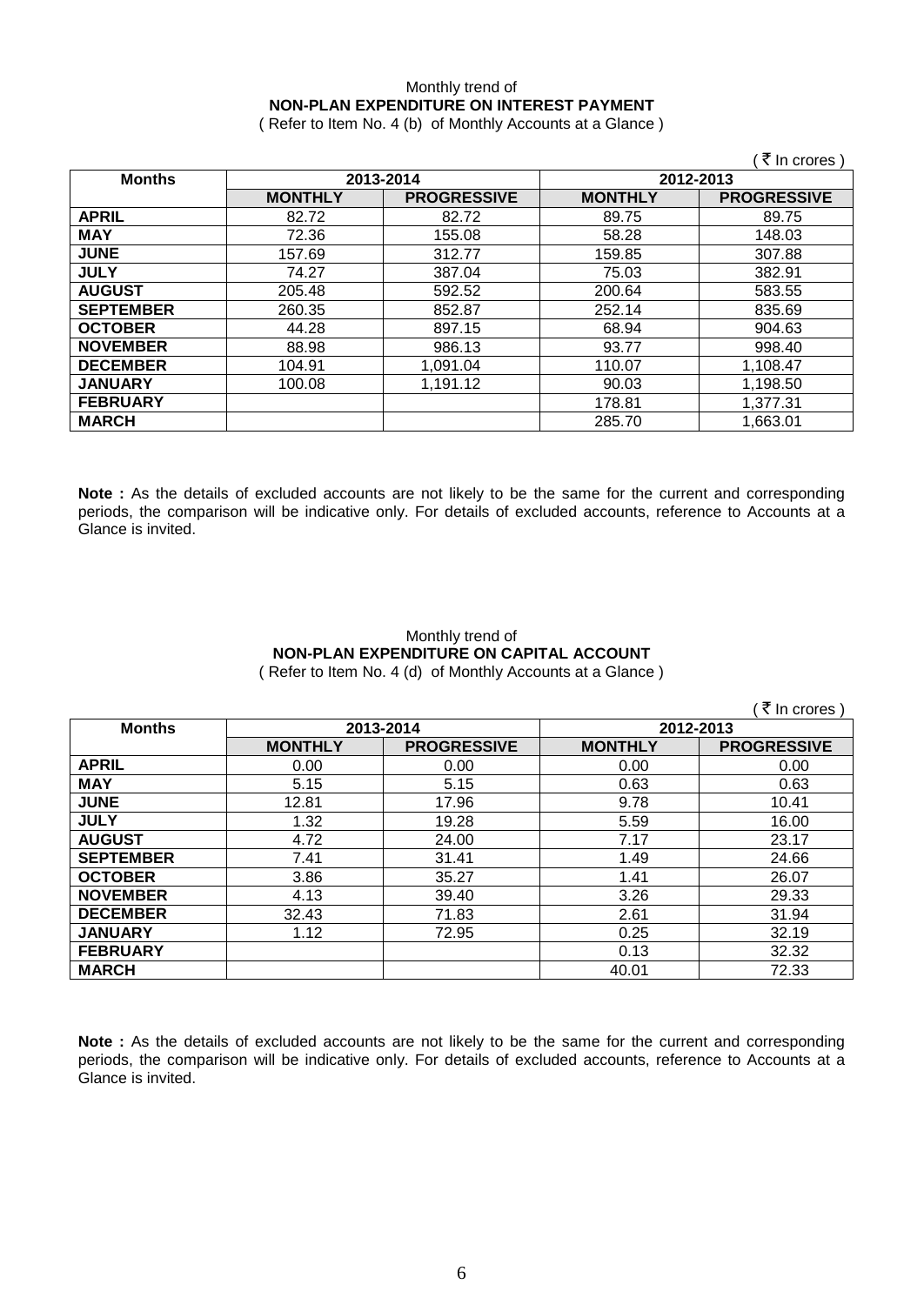### Monthly trend of **PLAN EXPENDITURE ON REVENUE ACCOUNT**

( Refer to Item No. 5 (a) of Monthly Accounts at a Glance )

|                  |                |                    |                | ्रे In crores )    |
|------------------|----------------|--------------------|----------------|--------------------|
| <b>Months</b>    | 2013-2014      |                    | 2012-2013      |                    |
|                  | <b>MONTHLY</b> | <b>PROGRESSIVE</b> | <b>MONTHLY</b> | <b>PROGRESSIVE</b> |
| <b>APRIL</b>     | 43.45          | 43.45              | 59.78          | 59.78              |
| <b>MAY</b>       | 62.98          | 106.43             | 29.35          | 89.13              |
| <b>JUNE</b>      | 146.38         | 252.81             | 185.43         | 274.56             |
| <b>JULY</b>      | 74.02          | 326.83             | 73.65          | 348.21             |
| <b>AUGUST</b>    | 343.79         | 670.62             | 98.51          | 446.72             |
| <b>SEPTEMBER</b> | 521.40         | 1,192.02           | 275.34         | 722.06             |
| <b>OCTOBER</b>   | 176.21         | 1,368.23           | 293.81         | 1,015.87           |
| <b>NOVEMBER</b>  | 744.39         | 2,112.62           | 104.25         | 1,120.12           |
| <b>DECEMBER</b>  | 482.51         | 2,595.13           | 407.32         | 1,527.44           |
| <b>JANUARY</b>   | 438.13         | 3,033.26           | 390.00         | 1,917.44           |
| <b>FEBRUARY</b>  |                |                    | 824.56         | 2,742.00           |
| <b>MARCH</b>     |                |                    | 3,548.15       | 6,290.15           |

**Note** : As the details of excluded accounts are not likely to be the same for the current and corresponding periods, the comparison will be indicative only. For details of excluded accounts, reference to Accounts at a Glance is invited.

### Monthly trend of **PLAN EXPENDITURE ON CAPITAL ACCOUNT** ( Refer to Item No. 5 (c) of Monthly Accounts at a Glance )

|                  |                |                    |                | ्रे In crores )    |
|------------------|----------------|--------------------|----------------|--------------------|
| <b>Months</b>    | 2013-2014      |                    | 2012-2013      |                    |
|                  | <b>MONTHLY</b> | <b>PROGRESSIVE</b> | <b>MONTHLY</b> | <b>PROGRESSIVE</b> |
| <b>APRIL</b>     | 0.31           | 0.31               | 3.97           | 3.97               |
| <b>MAY</b>       | 83.76          | 84.07              | 34.87          | 38.84              |
| <b>JUNE</b>      | 118.42         | 202.49             | 79.90          | 118.74             |
| <b>JULY</b>      | 117.79         | 320.28             | 93.83          | 212.57             |
| <b>AUGUST</b>    | 146.66         | 466.94             | 68.59          | 281.16             |
| <b>SEPTEMBER</b> | 159.31         | 626.25             | 118.32         | 399.48             |
| <b>OCTOBER</b>   | 193.24         | 819.49             | 178.72         | 578.20             |
| <b>NOVEMBER</b>  | 320.98         | 1,140.47           | 83.04          | 661.24             |
| <b>DECEMBER</b>  | 172.81         | 1,313.28           | 301.61         | 962.85             |
| <b>JANUARY</b>   | 256.63         | 1,569.91           | 131.98         | 1,094.83           |
| <b>FEBRUARY</b>  |                |                    | 211.39         | 1,306.22           |
| <b>MARCH</b>     |                |                    | 1,227.14       | 2,533.36           |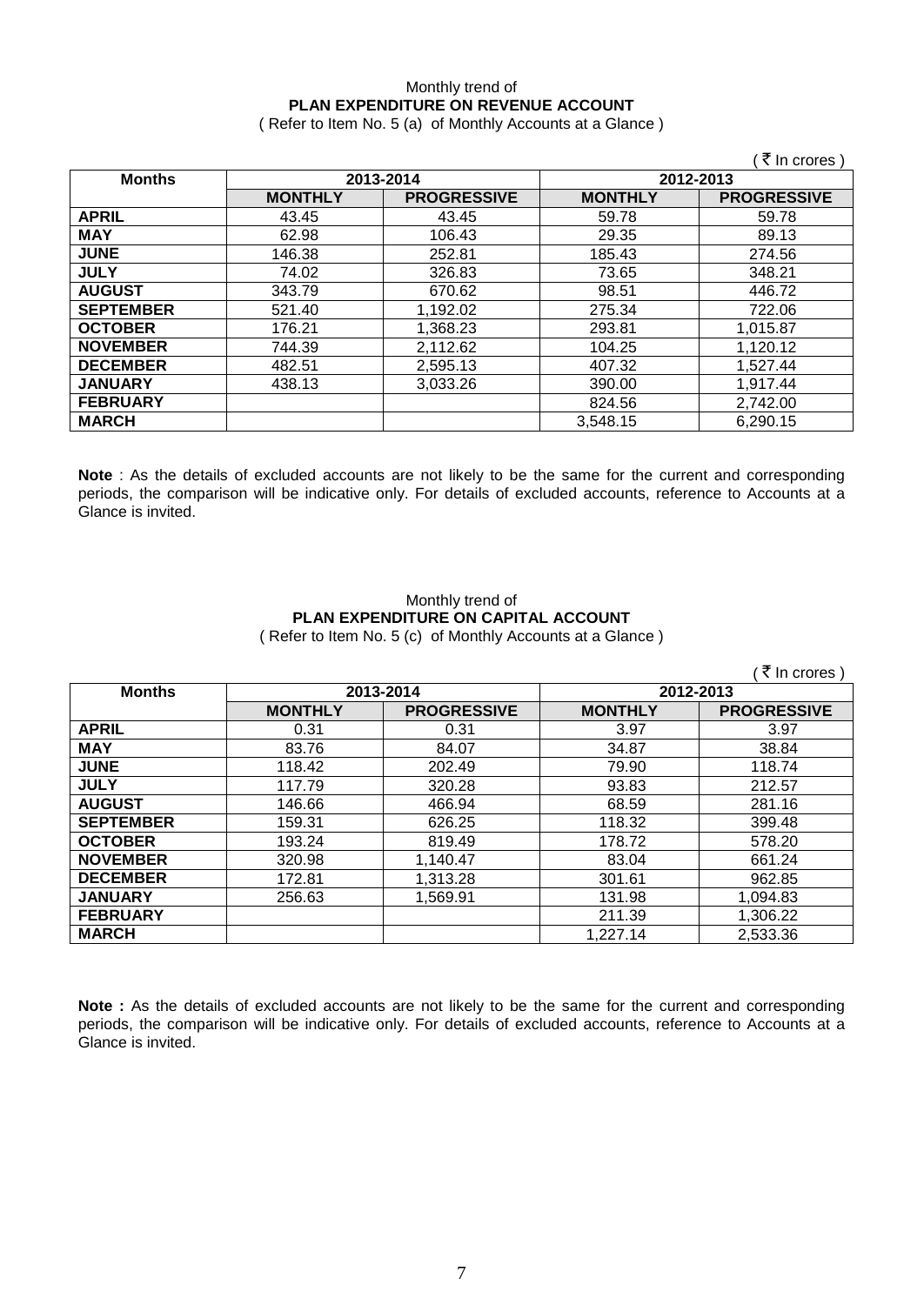### Monthly trend of **TOTAL EXPENDITURE** ( Refer to Item No. 6 of Monthly Accounts at a Glance )

|                  |                |                    |                | (₹ In crores)      |
|------------------|----------------|--------------------|----------------|--------------------|
| <b>Months</b>    | 2013-2014      |                    | 2012-2013      |                    |
|                  | <b>MONTHLY</b> | <b>PROGRESSIVE</b> | <b>MONTHLY</b> | <b>PROGRESSIVE</b> |
| <b>APRIL</b>     | 1,184.39       | 1,184.39           | 1,167.82       | 1,167.82           |
| <b>MAY</b>       | 1,058.64       | 2,243.03           | 880.37         | 2,048.19           |
| <b>JUNE</b>      | 2,066.31       | 4,.309.34          | 2,178.48       | 4,226.67           |
| <b>JULY</b>      | 1,577.18       | 5,886.52           | 1,432.94       | 5,659.61           |
| <b>AUGUST</b>    | 1,923.65       | 7,810.17           | 1,922.68       | 7,582.29           |
| <b>SEPTEMBER</b> | 2,381.35       | 10,191.52          | 2,693.78       | 10,276.07          |
| <b>OCTOBER</b>   | 2,572.73       | 12,764.25          | 2,269.63       | 12,545.70          |
| <b>NOVEMBER</b>  | 2,988.75       | 15,753.00          | 1,485.17       | 14,030.86          |
| <b>DECEMBER</b>  | 2,681.07       | 18,434.07          | 2,799.31       | 16,830.17          |
| <b>JANUARY</b>   | 2,788.56       | 21,222.63          | 2,722.57       | 19,552.74          |
| <b>FEBRUARY</b>  |                |                    | 2,829.65       | 22,382.39          |
| <b>MARCH</b>     |                |                    | 9,013.90       | 31,396.29          |

**Note :** As the details of excluded accounts are not likely to be the same for the current and corresponding periods, the comparison will be indicative only. For details of excluded accounts, reference to Accounts at a Glance is invited.

#### Monthly trend of **REVENUE EXPENDITURE** ( Refer to Item No. 7 of Monthly Accounts at a Glance )

 $($   $\bar{z}$  In crores )

| <b>Months</b>    | 2013-2014      |                    | 2012-2013      |                    |
|------------------|----------------|--------------------|----------------|--------------------|
|                  | <b>MONTHLY</b> | <b>PROGRESSIVE</b> | <b>MONTHLY</b> | <b>PROGRESSIVE</b> |
| <b>APRIL</b>     | 1,184.08       | 1,184.08           | 1,163.85       | 1,163.85           |
| <b>MAY</b>       | 969.73         | 2,153.81           | 844.70         | 2,008.55           |
| <b>JUNE</b>      | 1,935.08       | 4,088.89           | 2,088.08       | 4,096.63           |
| <b>JULY</b>      | 1458.07        | 5,546.96           | 1,333.50       | 5,430.13           |
| <b>AUGUST</b>    | 1,772.27       | 7,319.23           | 1,846.93       | 7,277.06           |
| <b>SEPTEMBER</b> | 2,214.63       | 9,533.86           | 2,227.11       | 9,504.17           |
| <b>OCTOBER</b>   | 2,375.63       | 11,909.49          | 2.085.97       | 11,590.14          |
| <b>NOVEMBER</b>  | 2,663.64       | 14,573.13          | 1,398.86       | 12,989.00          |
| <b>DECEMBER</b>  | 2,475.83       | 17,048.96          | 2.454.04       | 15,443.04          |
| <b>JANUARY</b>   | 2,530.81       | 19,579.77          | 2,588.36       | 18,031.40          |
| <b>FEBRUARY</b>  |                |                    | 2,617.76       | 20,649.16          |
| <b>MARCH</b>     |                |                    | 7.680.98       | 28,330.14          |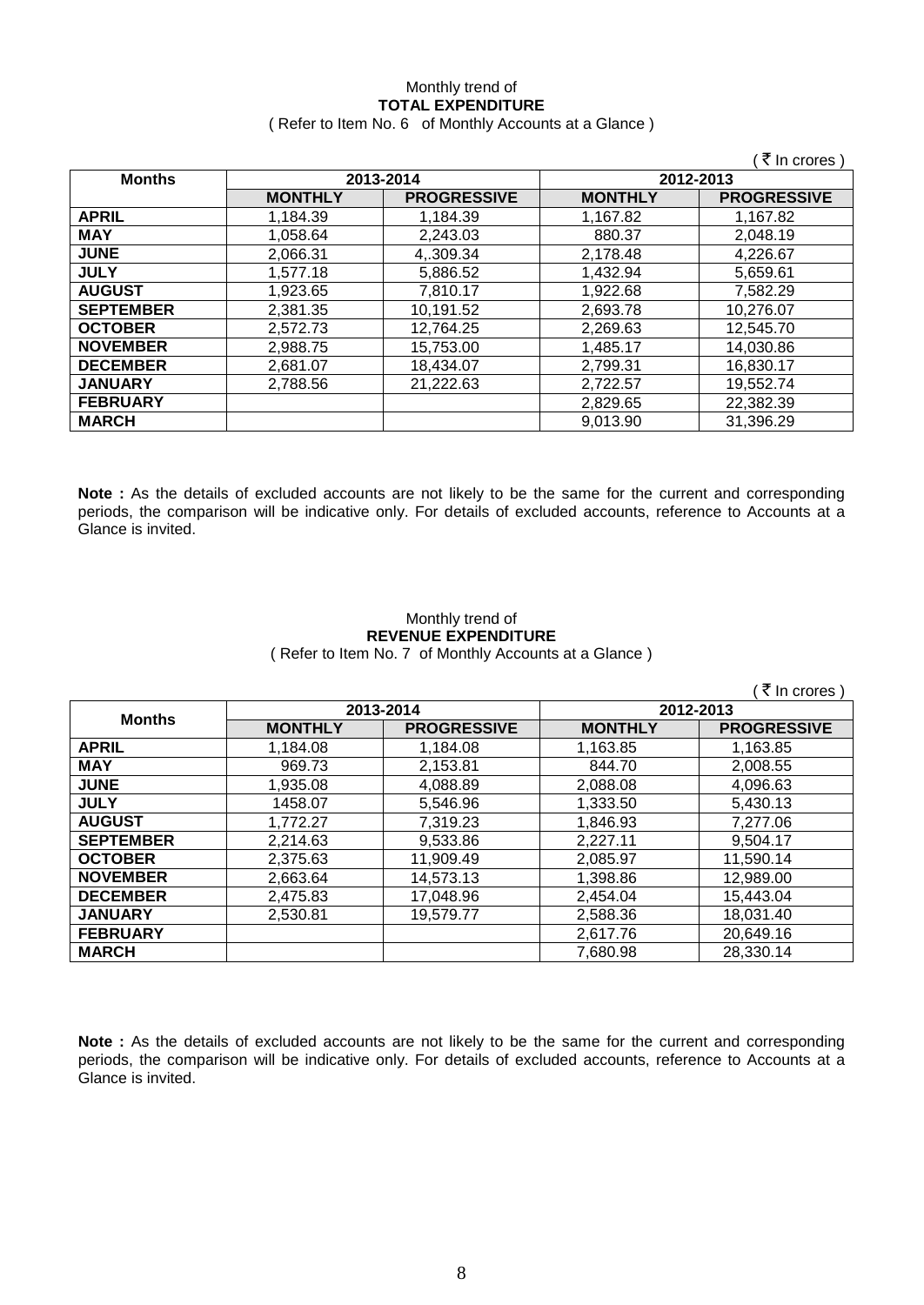### Monthly trend of **CAPITAL EXPENDITURE**

### ( Refer to Item No. 8 of Monthly Accounts at a Glance )

|                  |                |                    |                | ₹ In crores )      |
|------------------|----------------|--------------------|----------------|--------------------|
| <b>Months</b>    | 2013-2014      |                    | 2012-2013      |                    |
|                  | <b>MONTHLY</b> | <b>PROGRESSIVE</b> | <b>MONTHLY</b> | <b>PROGRESSIVE</b> |
| <b>APRIL</b>     | 0.31           | 0.31               | 3.97           | 3.97               |
| <b>MAY</b>       | 88.91          | 89.22              | 35.51          | 39.48              |
| <b>JUNE</b>      | 113.23         | 202.45             | 89.68          | 129.16             |
| <b>JULY</b>      | 137.11         | 339.56             | 99.42          | 228.58             |
| <b>AUGUST</b>    | 151.38         | 490.94             | 75.75          | 304.33             |
| <b>SEPTEMBER</b> | 166.72         | 657.66             | 119.81         | 424.14             |
| <b>OCTOBER</b>   | 197.10         | 854.76             | 180.12         | 604.26             |
| <b>NOVEMBER</b>  | 325.11         | 1,179.87           | 86.31          | 690.57             |
| <b>DECEMBER</b>  | 205.24         | 1,358.11           | 304.22         | 994.79             |
| <b>JANUARY</b>   | 284.75         | 1,642.86           | 132.23         | 1,127.02           |
| <b>FEBRUARY</b>  |                |                    | 211.52         | 1,338.54           |
| <b>MARCH</b>     |                |                    | 1,267.15       | 2,605.69           |

**Note :** As the details of excluded accounts are not likely to be the same for the current and corresponding periods, the comparison will be indicative only. For details of excluded accounts, reference to Accounts at a Glance is invited.

### Monthly trend of **REVENUE SURPLUS (+) / DEFICIT (-)** ( Refer to Item No. 9 of Monthly Accounts at a Glance )

|                  |                |                    |                | (₹ In crores)      |
|------------------|----------------|--------------------|----------------|--------------------|
| <b>Months</b>    | 2013-2014      |                    | 2012-2013      |                    |
|                  | <b>MONTHLY</b> | <b>PROGRESSIVE</b> | <b>MONTHLY</b> | <b>PROGRESSIVE</b> |
| <b>APRIL</b>     | 970.55         | 970.55             | 824.69         | 824.69             |
| <b>MAY</b>       | 1,312.63       | 2,283.18           | 1,473.65       | 2,298.34           |
| <b>JUNE</b>      | 221.10         | 2,504.28           | 72.45<br>( – ) | 2,225.89           |
| <b>JULY</b>      | 1,076.46       | 3,580.74           | 1,097.54       | 3,323.43           |
| <b>AUGUST</b>    | 563.64         | 4,144.38           | 723.38         | 4,046.81           |
| <b>SEPTEMBER</b> | 962.53         | 5,106.91           | 310.59         | 4,357.40           |
| <b>OCTOBER</b>   | 86.33          | 5,193.24           | 117.45         | 4,474.85           |
| <b>NOVEMBER</b>  | (-) 166.36     | 5,026.88           | 678.76         | 5,153.61           |
| <b>DECEMBER</b>  | 845.67         | 5,872.55           | 424.73         | 5,578.34           |
| <b>JANUARY</b>   | (-)769.11      | 5,103.44           | 511.69<br>(-)  | 5,066.65           |
| <b>FEBRUARY</b>  |                |                    | 235.58         | 5,302.23           |
| <b>MARCH</b>     |                |                    | (-)2,972.66    | 2,329.57           |